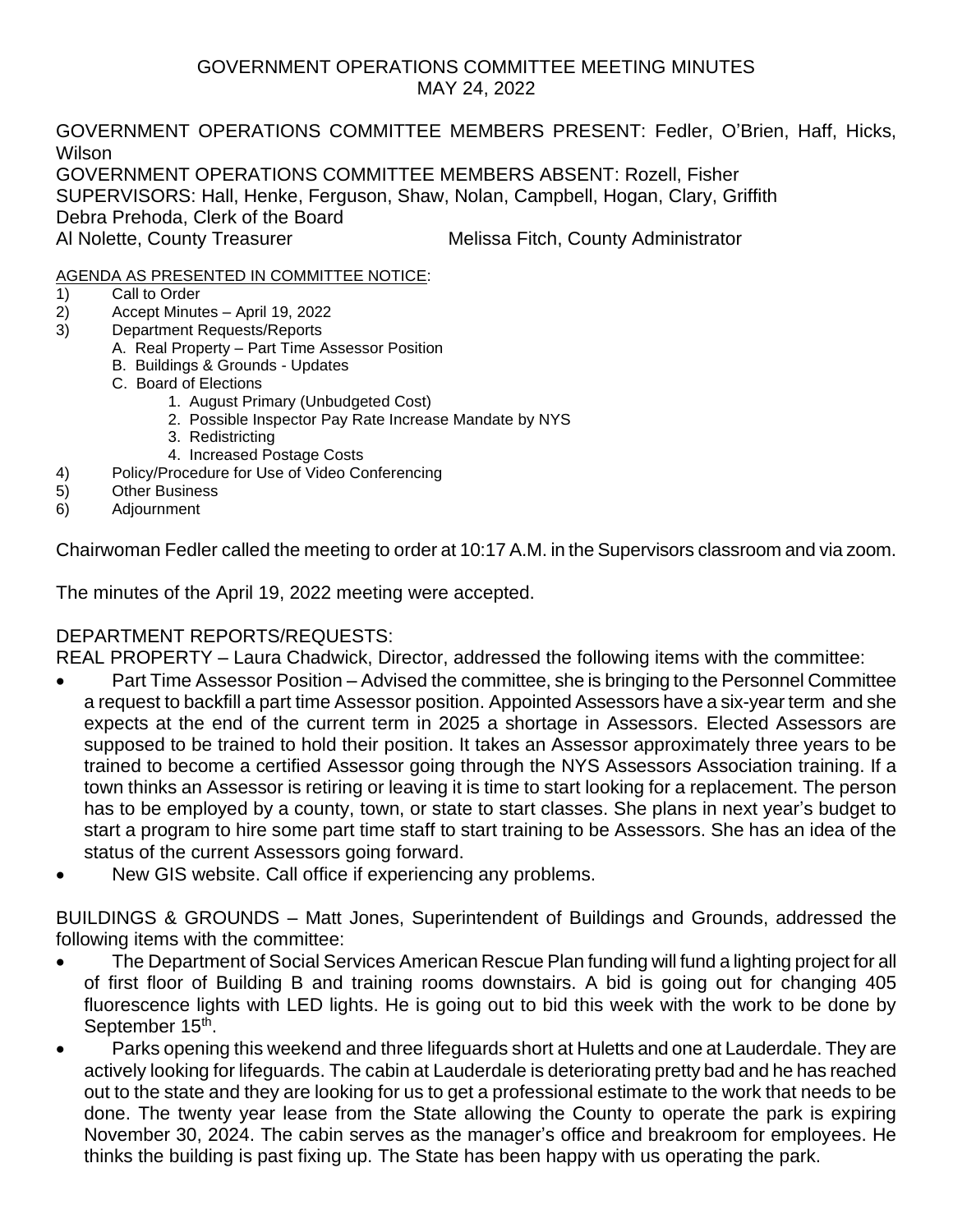- Installation of the roof top units for the Law Enforcement Center began yesterday, should be 90% done by Thursday and finished next week.
- Fort Ann Barn Five firms responded to the requests for proposal for engineering of the Fort Ann barn. The Town of Fort Ann also needs to approve the firm. The Treasurer stated also needed is approval for the Vice Chairman to sign two MOAs with the town of Fort Ann for the barn and the borrowing. The original study of the engineering suggested a 60/40 split. Responses from the following: LaBella out of Latham at \$470,000, CNS Engineering \$470,925, BCA Architects, Saratoga \$496,700, ME Engineering \$566,810 and Prime AE \$749,000. He has reviewed all the responses and interviewed starting with the lowest and recommends LaBella the lowest response. They will do design work, write construction contracts, prepare documents for going out to bid, DEC permitting, and all the testing for the ground work. This price is from start to finish to the commissioning of the building. This is a lump sum with different phases. They had to provide a timeline for how they will do this project. This will be a manufactured building; steel building to be assembled on site. Award contract based on a resolution from the town of Fort Ann and entering into an MOA. The County has put away \$5M for the two barn projects and will need to borrow for these projects. The Treasurer stated the Town of Fort Ann will get a better rate with the County borrowing the money. He stated the Town of Fort Ann would pay the County. The Budget Officer stated the financial advisers said Fort Ann would pay directly. The financing piece, the borrowing, will happen at a later date. In the MOA need Fort Ann to commit to building the building and need to discuss property that is owned by the town of Fort Ann. The County would be the lead agency. Mr. Wilson suggested a flow chart of the process would be helpful. A motion to accept the Superintendent of Buildings recommendation for the proposal for engineering services, LaBella, contingent upon the acceptance by the Town of Fort Ann, resolution and enter and sign a MOA, was moved by Mr. Wilson, and seconded by Mr. O'Brien. Discussion. The Superintendent stated the recommendation for the split on the project is 60/40. Any soft costs will be paid by each party. The Vice Chairman will represent and sign documents on behalf of the County to avoid any conflict of interest. The motion to accept the Superintendent of Buildings recommendation for the proposal for engineering services, LaBella, contingent upon the acceptance by the Town of Fort Ann, resolution to enter and sign a MOA, was moved by Mr. Wilson, seconded by Mr. O'Brien, and adopted.
- Middle Falls barn survey was completed this week, will submit to the town of Easton Planning Board tonight and public hearing next month for final approval. Hopefully a signed agreement next month. ME Engineering has started preliminary design of the barn.
- Public Defenders ILS is a funding source for the Public Defender's office and funding can be used to remodel their space or leasing new space. The department has grown in the last few years and there is a lack of space in the municipal center so have been looking for commercial office space. They have found office space that would have enough space for six lawyers and a secretary at 346 Main Street. Mr. Hogan acknowledged that the building, 346 Main Street property, is owned by his brother. With funding available and lack of space at the municipal center, the Superintendent of Buildings recommends considering this option. The administration part of the office would remain at the municipal center for now due to the space available. The space opening up by this move might be utilized by IT who has a new employee coming in and a staging area for computer and possibly for the Department of Social Services who lack space. Burgoyne will be filled up with Public Health and WIC. If the committee thinks this is a good idea will move forward and get more information and numbers and come back to committee. Committee consensus was to proceed with getting more information.
- Law Enforcement Center roof is getting engineered. A budget amendment was done moving \$2M from General Fund fund balance into the capital plan to replace the aging/leaking roof. The engineering should be done by next month.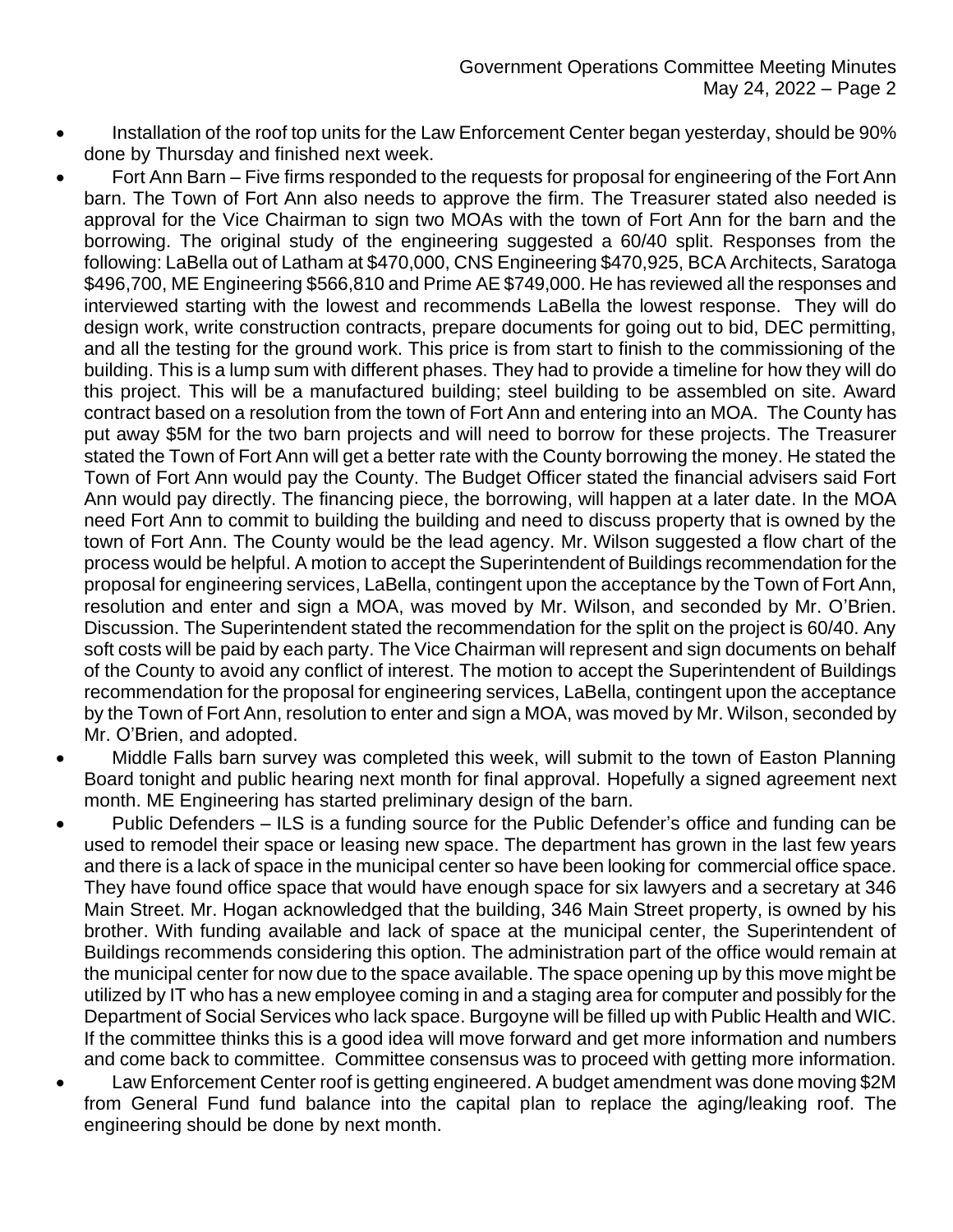BOARD OF ELECTIONS – Tom Rogers and Jeff Curtis, Commissioners, addressed the following items with the committee:

- August Primary (Unbudgeted Cost) Primaries in June and August. June  $28<sup>th</sup>$  countywide primary, Democrats – Governor and Lt. Governor and Republican – Governor. A Democrat primary in the 21<sup>st</sup> District on August 23<sup>rd</sup> for that seat which was unscheduled and not budgeted for. The estimated primary cost is \$32,000 but if pay rate increases then \$42,000 to \$45,000.
- Possible Inspector Pay Rate Increase Mandate by NYS Proposal to increase Inspectors pay rate to \$300 and this is still pending in committee.
- Redistricting Districts were redrawn. The 45<sup>th</sup> Senate District will be represented by Senator Stec and there is a new 43rd District. Congressional district expanded.
- Increased postage costs as of July 1<sup>st</sup>.

Advising the committee of possible budget shortages and will address when the time comes.

POLICY/PROCEDURE FOR USE OF VIDEO CONFERENCING – The Governor's current executive order expires June 14<sup>th</sup>. The County Administrator asked if there is any interest in allowing video conferencing for meetings. Committee consensus was there is interest. Mr. O'Brien stated a quorum is needed in one or more public locations with proper notification. The local laws needs to be adopted to allow for video conferencing. The Clerk recommended that the Board and committees all follow the same procedure. The written procedures will be incorporated into the Rules of the Board and posted. Determination of an extraordinary circumstance will be made by each individual Supervisor as to the reason why they will attend from a non-public location and would then be allowed to vote if there is a quorum in a public location/locations. Mr. Shaw feels Supervisors are shirking their responsibility to represent their people by not attending meetings here. The public hearing on the local law is set for Friday, June 17<sup>th</sup>.

OTHER BUSINESS: None.

The meeting adjourned at 12:10 P.M.

*Debra Prehoda, Clerk Washington County Board of Supervisors*